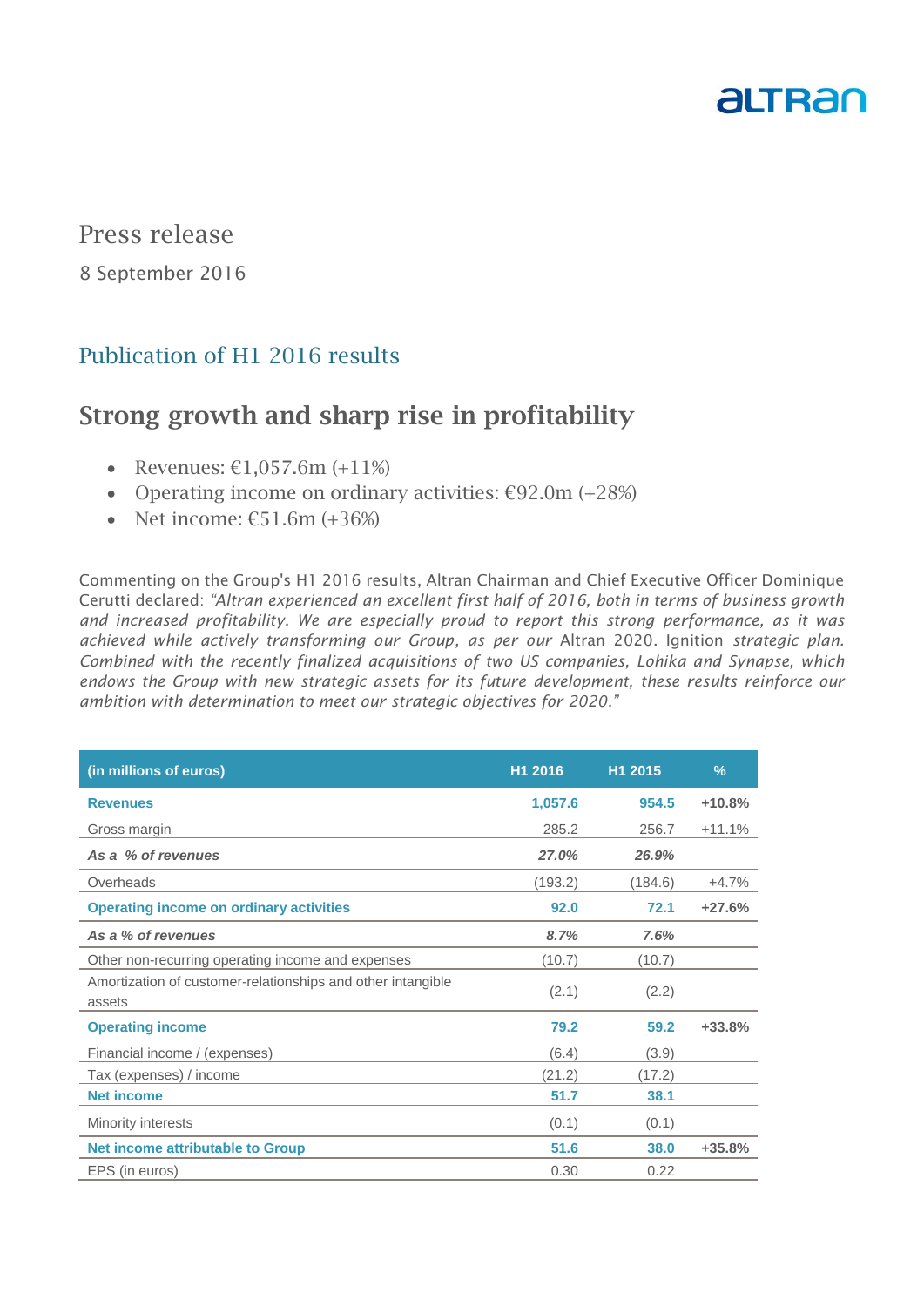

### Results

Altran reported H1 2016 revenues of €1,057.6m vs €954.5m in H1 2015 (up 10.8%), representing organic<sup>1</sup> growth of 7.9% and economic<sup>2</sup> growth of 6.2%.

The Group's gross margin stood at €285.2m, or 27.0% of revenues vs. the prior year's level of 26.9%. This stability is consistant with the trend observed in invoicing rates, which remained at a level comparable to last year's.

Indirect costs as a percentage of revenues fell to 18.3% in H1 2016 vs. 19.3% in H1 2015, on the back of a very tight cost management over this period of strong business growth.

The Group's operating income on ordinary activities (EBIT) came in at €92.0m, representing 8.7% of revenues, or a 110bps increase compared to H1 2015 when the EBIT (at  $\epsilon$ 72.1m) was 7.6% of revenues.

The Group's non-recurring expenses remained at H1 2015 levels of  $E$ 10.7m, and are largely attributable to restructuring charges in Germany and Benelux (€5.8m vs. €6.9m last year), acquisition charges (€1.7m) and other expenses.

Thanks to these favourable elements, the Group's net income advanced from €38.0m at end-June 2015 to €51.6m in H1 2016, representing a growth of almost 36%.

## Cash and debt

-

Altran significantly reduced its DSO levels to 83.3 days vs. 90 days in June 2015.

The Group's WCR recorded an increase in H1 2016 due in part to its seasonal business cycle but above all to a sharp rise in organic growth in H1 2016 (+7.9%), which further accelerated in Q2 2016 (+9.6%).

At the end of H1 2016, the Group's free cash flow<sup>3</sup> was  $-\epsilon$ 37m vs.  $-\epsilon$ 25m at end-June 2015.

The Group's net debt came out at €208m in H1 2016, versus the year-earlier level of €212m and €138m at end-December 2015.

At the end of H1 2016, the Group had available cash of €423m, vs. €383m at end-June 2015.

#### Acquisitions of Synapse and Lohika

Over the summer period, Altran finalized (closing) the strategic acquisition of two companies based on the US West coast: Synapse and Lohika, both fully aligned with implementation of the *Altran 2020. Ignition* strategic plan:

- The acquisition of Synapse allows the Group to accelerate the growth of Cambridge Consultants, which aims to have a global workforce of over 1,000 innovative product development specialists;
- With the integration of Lohika, the Group takes a new step towards positioning Altran as a leader in software engineering and R&D in North America;

<sup>1</sup> *Organic growth = like-for-like growth at constant exchange rates*

<sup>2</sup> *Economic growth = organic growth restated for the change in the number of working days*

<sup>3</sup> *Free Cash-Flow = (EBIT + depreciation and amortisation) - exceptional costs - tax - capex +/- change in WCR*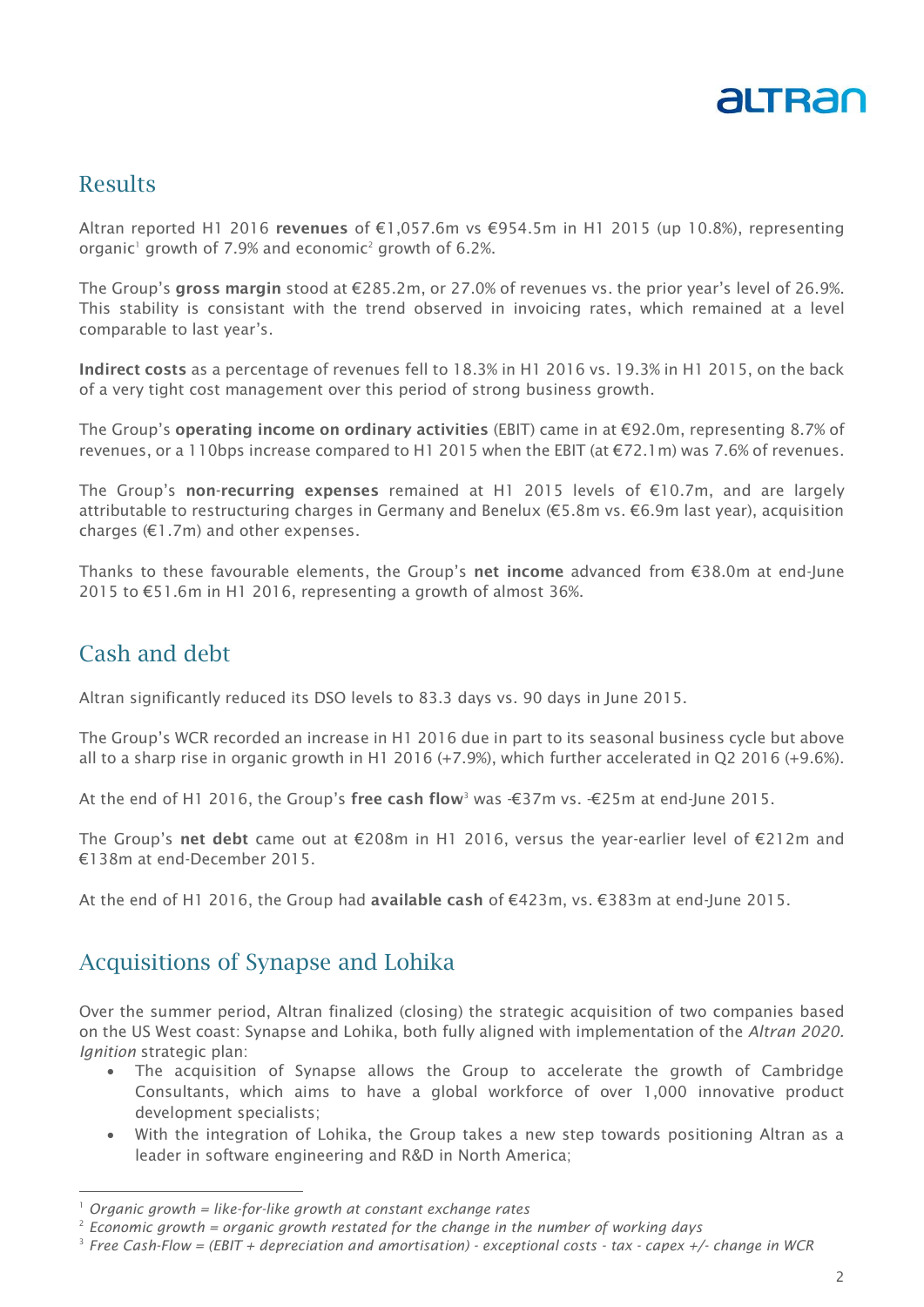

 The United States is now the second largest business area for Altran, in keeping with the Group's objective of achieving €500m in revenues by 2020.

These combined capabilities will be offered to the Group's clients across the various sectors and regions where it maintains a presence, improving Altran's overall global value proposition.

#### **Outlook**

Based on the information currently at its disposal, Altran expects 2016 to be another year of profitable growth.

## Additional information

Altran's Board of Directors met on 7 September 2016 to approve the H1 2016 financial statements. The Statutory Auditors have performed a limited review of the Group's H1 2016 and H1 2015 financial data.

## Financial calendar

27 October 2016: Q3 2016 revenues

#### About Altran

As a global leader in Engineering and R&D services (ER&D), Altran offers its clients a new way to innovate by developing the products and services of tomorrow. Altran works alongside its clients on every link in the value chain of their project, from conception to industrialization. For over thirty years, the Group has provided its expertise to key players in the Aerospace, Automotive, Defence, Energy, Finance, Life Sciences, Railway, and Telecoms sectors, among others. In 2015, the Altran group generated revenues of €1.945bn. With a headcount of more than 27,000 employees, Altran is present in more than 20 countries.

www.altran.com Read all our news on the Altran press hub

#### **Contacts**

Marine Boulot Group Vice-President Communications Tel: + 33 (0)1 46 41 71 73 [marine.boulot@altran.com](mailto:marine.boulot@altran.com)

Press relations Shan Candice Baudet Depierre, directeur conseil Tel: +33 (0)1 44 50 51 71 [candice.baudetdepierre@shan.fr](mailto:candice.baudetdepierre@shan.fr)

Anne Vernois, directeur associé Tel: + 33 (0)1 44 50 51 75 [anne.vernois@shan.fr](mailto:anne.vernois@shan.fr)